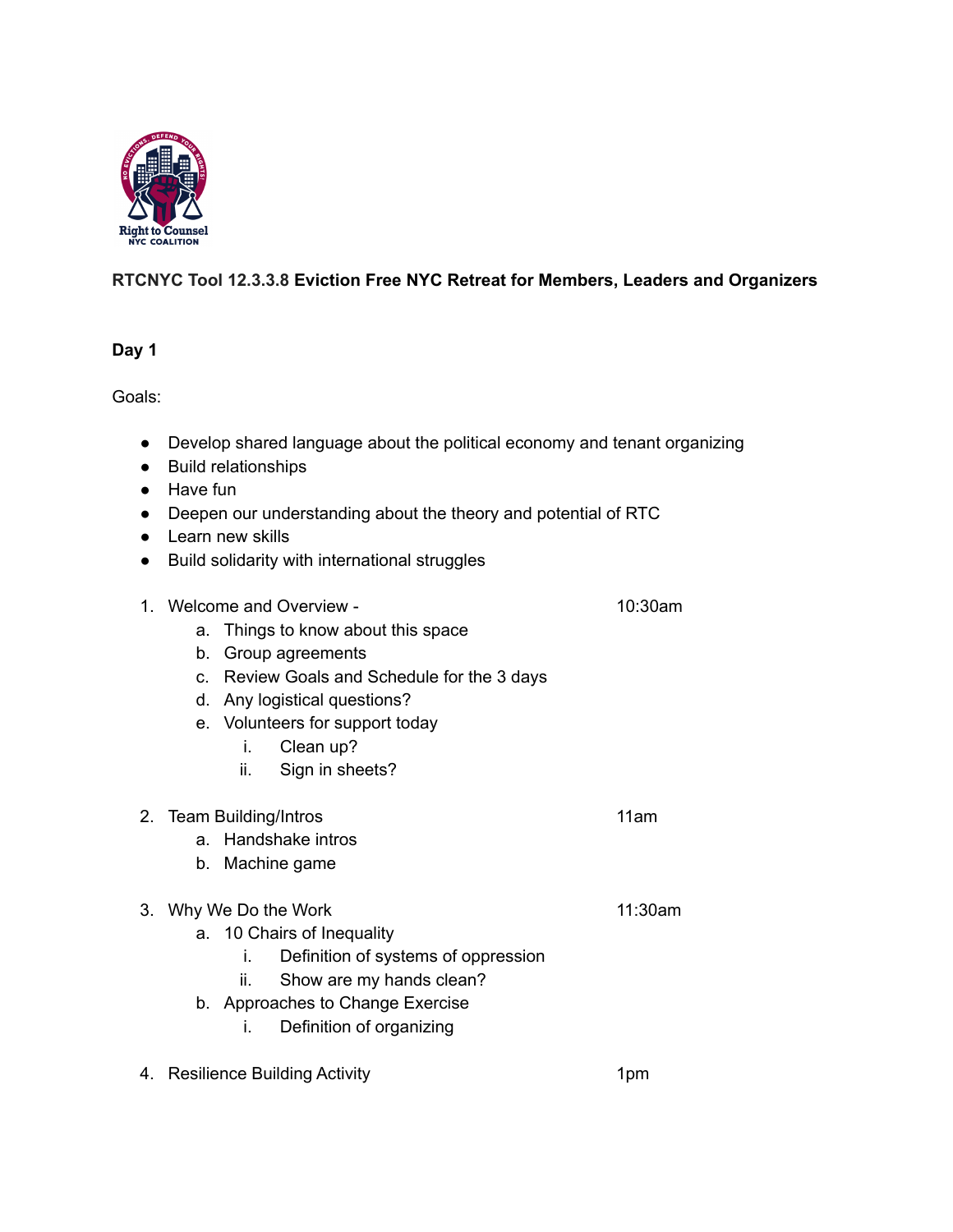|        | 5. LUNCH                                                                                                       |                                                                                                                                                                                                                                                                                                                                                                                                                                                                                   | $1:15$ pm |
|--------|----------------------------------------------------------------------------------------------------------------|-----------------------------------------------------------------------------------------------------------------------------------------------------------------------------------------------------------------------------------------------------------------------------------------------------------------------------------------------------------------------------------------------------------------------------------------------------------------------------------|-----------|
| 6.     | C.                                                                                                             | Discussion on Tenant Organizing and how RTC fits in<br>a. In small groups:<br>What does this understanding mean for our work in tenant organizing?<br>i.<br>How does tenant organizing challenge these systems? What do we need<br>to do to ensure that organizing is transformative vs. reformist?<br>How is organizing in a building with RTC different? What opportunities<br>ii.<br>does it create?<br>iii.<br>Review 6 month organizing plan!<br>b. Report back<br>Takeaways | 2pm       |
| 7.     |                                                                                                                | Campaign to Expand and Strengthen RTC, Teach-In<br>a. Campaign presentation<br>b. Talking points activity<br>c. Lobbying activity<br>d. Commitments                                                                                                                                                                                                                                                                                                                               | 3pm       |
| 8.     | <b>Commitments and Takeaways</b>                                                                               |                                                                                                                                                                                                                                                                                                                                                                                                                                                                                   | 5:30pm    |
|        | 9. Logistics and Plan for tomorrow<br>6pm<br>a. Announce and have folks sign up for the storytelling workshop? |                                                                                                                                                                                                                                                                                                                                                                                                                                                                                   |           |
|        |                                                                                                                | 10. Eval and Closing Exercise                                                                                                                                                                                                                                                                                                                                                                                                                                                     | 6:15pm    |
| Day 2: |                                                                                                                |                                                                                                                                                                                                                                                                                                                                                                                                                                                                                   |           |
|        | d.                                                                                                             | 1. Welcome and Overview<br>a. Review group Agreements, Housing Keeping, Housekeeping, Goals and<br>Language Justice<br>b. Review schedule for the day<br>c. Volunteers for support today<br>Clean up?<br>i.<br>Sign in sheets?<br>ii.<br>In pairs, reflection from yesterday. What lingering questions do you have? Major<br>takeaways and learnings? When you went home, what did you tell your family or                                                                        | 10:30am   |

2. Rent Laws Teach In 11am

friends about the day?

3. Break 12:20pm